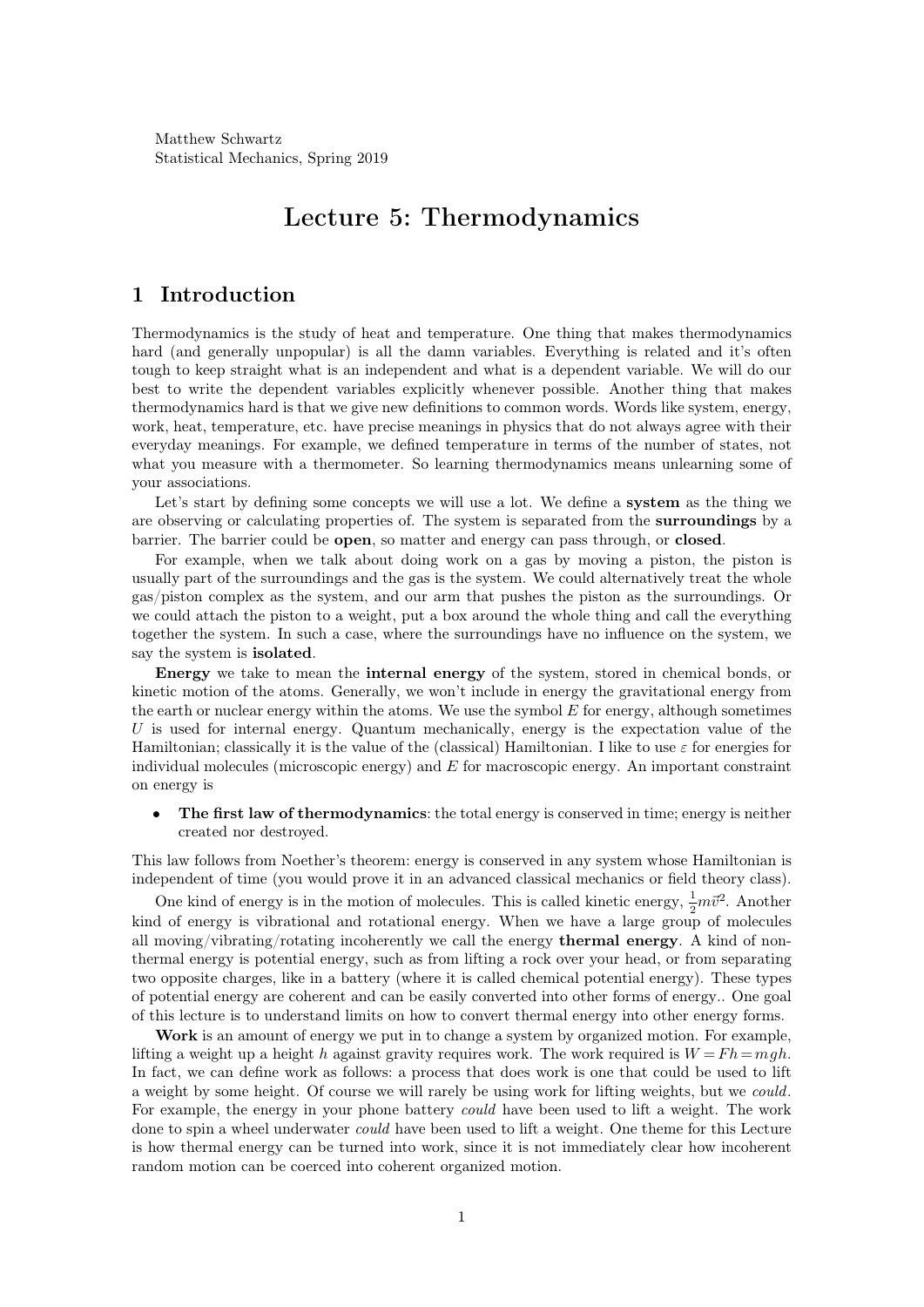**Heat** is the transfer of energy from a temperature difference between two systems. Heat is a transfer of thermal energy. Energy transfer by heat involves incoherent chaotic molecular motion. Thus, one question we will try to answer in this lecture is how heat can be used to do work. A machine that does so is called a **heat engine**.

Importantly, the distinction between work and heat is about the surroundings, not the system itself. If we attach a weight to a pinwheel in a pot of water, as the weight falls, the pinwheel turns. This does work on the water, increasing its molecular motion and increasing its temperature. We did work on the water. We could have induced the same change on the system (the pot of water) by heating it over a fire. Thus these two processes leave the system the same. The distinction between work and heat is in the surroundings (the weight or the fire).

Another useful concept is a **quasistatic** process. This is one where things are changed slowly enough that equilibrium holds at all times. For example, if we allow a gas to expand by easing the pressure on the walls, that would be quasistatic. It doesn't even have to be that slow, just slower than the rate by which the molecules in the gas are hitting the walls (around the speed of sound), so that equilibrium is re-established continually as the gas is expanded. If we abruptly remove the wall of a gas, like popping a balloon, that would not be quasistatic. Or if we take two gases at different temperatures and put them in contact, as heat flows from one to another equilibrium does not hold, so this heat transfer is not quasistatic. If there is a time in the process when the system is clearly not in equilibrium, it's not quasistatic, otherwise it is.

Finally, we can talk about **reversibility**. A process is reversible if it can be brought back to a previous state exactly, with *no change in the system or surroundings*. Compressing a gas quasi statically with a piston is reversible: allow the gas to push back on the piston and it will end up exactly where it started (we have to check this of course, and we will). Letting a gas expand abruptly is not reversible  $-$  it takes work to compress it back to where it was, and the work takes energy from the surroundings. You can have situations that are quasistatic but not reversible. For example, slowly heating up a system by adding infinitesimal amounts of heat. Or, more simply, a ball rolling on the ground with friction is quasistatic but not reversible. Generally, any reversible thermodynamic process must be quasistatic.

The **thermodynamic** limit means taking  $N \to \infty$  and  $V \to \infty$  holding the number density  $n = \frac{N}{V}$  fixed, and keeping only the leading terms. Much of what we will derive holds only in this limit. The thermodynamic limit lets us use the central limit theorem: systems in equilibrium are characterized by their mean values, with fluctuations around these means scaling like  $\frac{1}{\sqrt{N}}$ .<br>For completeness, we list the 4 laws of thermodynamics here:

- 0. If two systems are in equilibrium with a third system, they are in equilibrium with each other.
- 1. Energy is conserved in time. Energy is neither created nor destroyed.
- 2. The total entropy (system+surroundings) never decreases:  $\Delta S_{\text{total}} \geq 0$ .
- 

3. Entropy goes to 0 as  $T \rightarrow 0$ .<br>The first and second laws are sometimes summarized as "you can't win" and "you can't even break even.

The 0th law we already proved by showing that  $\beta = \frac{1}{k_B T} = \frac{\partial \ln \Omega}{\partial E}$  is the same for any two systems in equilibrium. The 1st law follows from classical mechanics (Noether's theorem, as mentioned above). The 2<sup>nd</sup> law is enormously important and will be discussed in this lecture and the next.

The 3rd law as written is violated by systems that have degenerate ground states, since then at  $T = 0$ ,  $S = k_B \ln N_{\text{ground}}$ . Thus we sometimes say more strictly that entropy goes to a constant as  $T \rightarrow 0$  or the entropy per particle goes to zero in the thermodynamic limit. The constant is not important physically, and in practice we are free to add an offset to the entropy (as we do with energy), using that only changes in entropy matter. There is still content in the 3rd law when doing this, because the entropy is nonzero at finite temperature, so it should scale as a positive power of *T* as  $T \rightarrow 0$ . We'll come back the 3rd law in Lectures 10 and onward, after we discuss quantum statistical mechanics, since at low temperature quantum effects become important.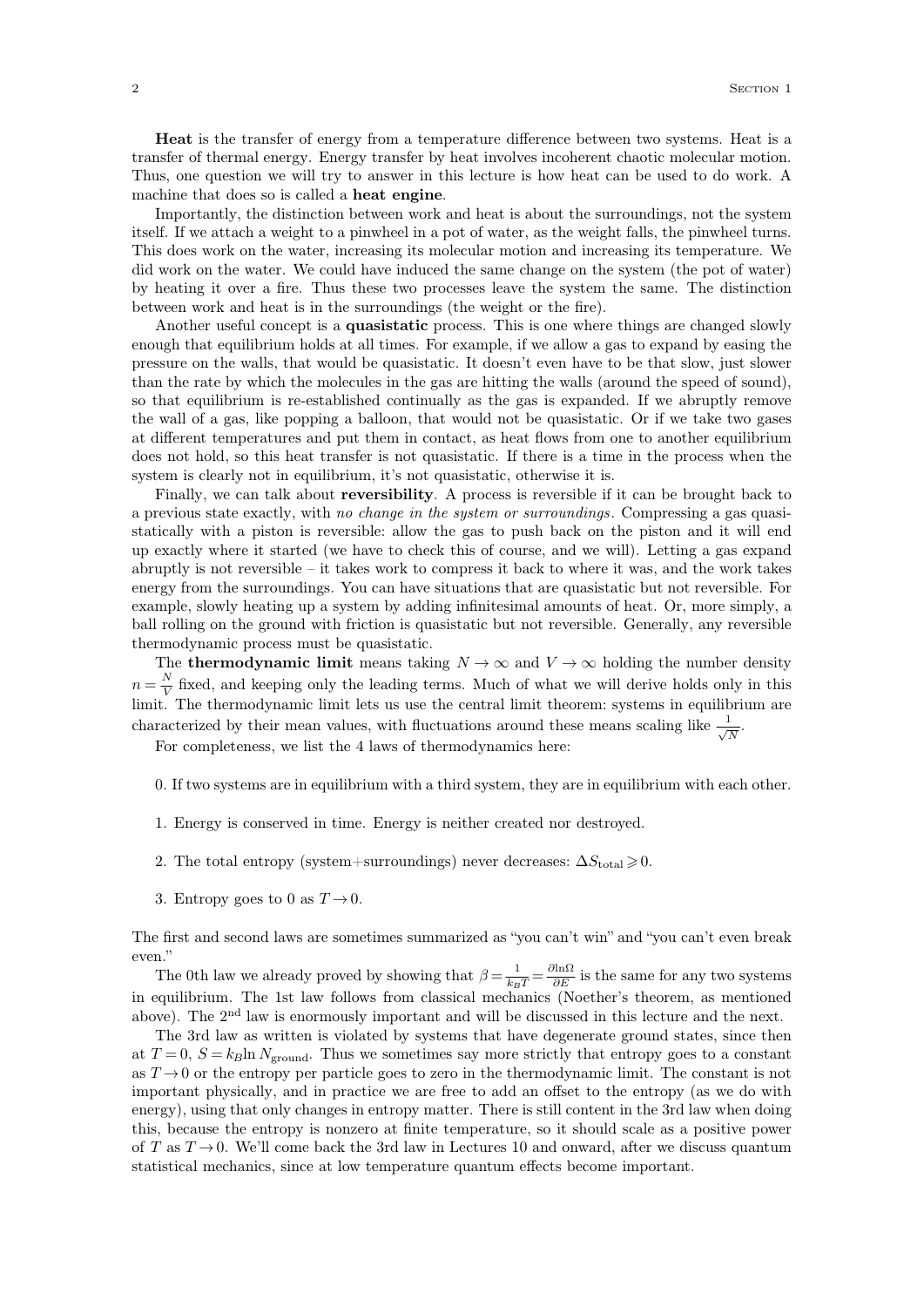### **2 Heat**

Say we have two systems with different temperatures  $T_1$  and  $T_2$ , energies  $E_1$  and  $E_2$  and numbers of particles  $N_1$  and  $N_2$ . The number of microstates of each is  $\Omega_1(N_1, E_1)$  and  $\Omega_2(N_2, E_2)$  and their entropies are  $S_1 = k_B \ln \Omega_1$  and  $S_2 = k_B \ln \Omega_2$ . When the systems are isolated, they are each in their own equilibrium. So each one separately has  $\frac{1}{T_1} = \frac{\partial S_1}{\partial E_1}$  and  $\frac{1}{T_2} = \frac{\partial S_1}{\partial E_2}$ .  $\partial E_2$ <sup>+</sup> .

Let us then put these systems into thermal contact. Thermal contact means that the two can exchange energy, for example, by vibrating the molecules in a thermally-conducting barrier between them. We assume they cannot exchange particles. Thus  $E_1$  and  $E_2$  can change, as can  $T_1$  and  $T_2$  but  $N_1$  and  $N_2$  are fixed. At the moment when we put the two systems in contact, the total number of microstates is  $\Omega$ <sub>initial</sub> =  $\Omega_1(E_1)\Omega_2(E_2)$ . The two systems will then exchange energy until equilibrium is reached, where  $T_1 = T_2$ . As equilibrium has the maximum value of  $\Omega$  or equivalently maximal entropy  $S = k_B \ln \Omega$  we must have  $\Omega_{\text{final}} \ge \Omega_{\text{initial}}$ . So entropy of the whole system increases. This is the second law of thermodynamics. Note that we only know the total entropy goes up

$$
\Delta S_1 + \Delta S_2 \geqslant 0 \tag{1}
$$

It is certainly possible for the entropy of one side to go down.

The heat *Q* is defined as the amount by which the energy changes through thermal contact

$$
Q = -\Delta E_1 = \Delta E_2 \tag{2}
$$

When a positive amount of heat  $Q > 0$  leaves system 1, its energy goes down. When a negative amount of heat  $Q < 0$  leaves system 1, a positive amount of heat  $-Q > 0$  enters. So  $Q$  can take either sign and we just have to keep track of which sign we want by thinking about the physical situation.

Note that heat is *not* a property of a system in equilibrium. Heat is a non-equilibrium quantity related to how energy is transferred in the approach to equilibrium.

When energy enters a system, through heat or work, usually the temperature goes up too. But this is not guaranteed. Whether the temperature goes up is indicated by the heat capacity  $C_V = \frac{\partial E}{\partial T}\Big|_{V}$ . Most  $\partial T|_V$  ...  $\frac{1}{\sqrt{2}}$ . Most systems have positive heat capacities, but some have negative heat capacities. For the total energy to go down when the temperature goes up, so  $C_V < 0$ , we generally need some kind of long-range interactions, like gravity. For example when stars get hotter, they expand and their gravitational potential energy goes down by more than their kinetic energy goes up. Thus their total energy goes down and  $C_V < 0$ . Stars, black holes, galaxies, etc, all have  $C_V < 0$ . We'll explore gravitational systems in more detail later on.

Now, suppose we have an infinitesimal heat transfer between two systems. We write  $dQ$  for such a small heat transfer (note that  $dQ$  just means a small amount of heat; it is not the difference between two heats). Then the change in entropy for a small *dQ* is

<span id="page-2-0"></span>
$$
dS_{\text{heat transfer}} = \left(\frac{\partial S}{\partial E}\right) dE = \left(\frac{1}{T}\right) dQ = \frac{dQ}{T}
$$
\n(3)

So to find the net change in entropy due to a heat transfer we can integrate over  $dQ$ , presuming we know the functional dependence of the temperature on the amount of heat transferred. Note that the entropy can increase in ways other than heat transfer, for example in the free expansion of a gas (see Eq [\(30\)](#page-7-0) below).

#### **2.1 Heat reservoirs**

A heat reservoir is a system that does not change temperature or volume when heat is put in. For example, a bowl of soup acts like a heat reservoir for a fly that falls into it. Air in a room acts like a heat reservoir for a bowl of soup. Any system acts like a reservoir if the heat transferred is much

less than the energy of the system  $Q \ll E_{\text{res}}$ .<br>Another way to define a reservoir is that  $|\Delta T_{\text{res}}| \ll T_{\text{res}}$ . Since  $\Delta T_{\text{res}}$  is assumed small, we can write  $\Delta T_{\rm res} = \frac{\partial T}{\partial E} \Delta E = \frac{\partial T}{\partial E} Q$  where *Q* is the heat transferred as equilibrium is approached. So the condition for a heat reservoir can be written as

$$
\left|\frac{\partial T}{\partial E}Q\right| \ll T\tag{4}
$$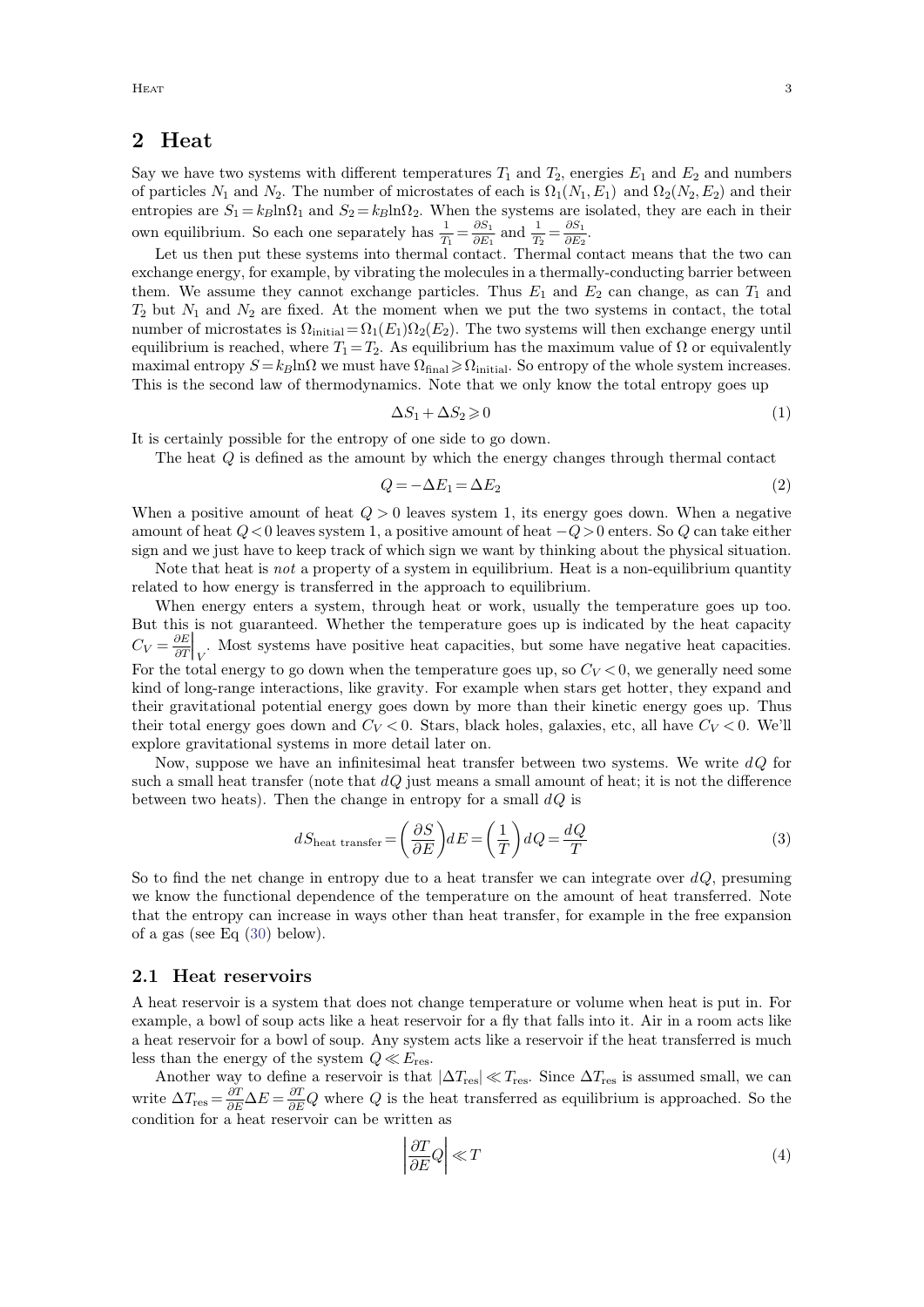For a heat reservoir, the temperature and volume doesn't change throughout the heat transfer. So we can trivially integrate Eq. [\(3\)](#page-2-0):

<span id="page-3-1"></span>
$$
\Delta S_{\text{heat reservoir}} = \frac{Q}{T} \tag{5}
$$

Because  $S = S(E, V, N)$  and *V* and *N* are unchanging, this is the *total* change in entropy of the reservoir.

#### **2.2 Heat + work**

In general, we can transfer energy through heat and work at the same time. The net energy change is

$$
\Delta E = Q + W \tag{6}
$$

or, differentially,

$$
dE = dQ + dW\tag{7}
$$

Note that there is an implicit sign convention here: *Q* is the heat put in to the system and *W* is the work done on the system. If we defined  $W$  as the work done by the system, then we would have  $dE = dQ - dW$ . You can write the equation however you like as long as you are consistent with your definitions for *W* and *Q*.

For example, say we compress a gas that is in thermal contact with a heat reservoir. As we push down on the gas, we do work on it, so its energy goes up. This will heat up the gas. As it heats up, it will go out of equilibrium with the reservoir so heat will start flowing out, lowering the internal energy of the gas. So

$$
\Delta E = W - Q \tag{8}
$$

Here we have defined *W* as the work done *on* the system, so  $W > 0$ , and *Q* as the heat flowing *out* of the system. It's always a good habit to write down explicitly what your sign convention is for *W* and *Q*. The energy change of the reservoir is  $\Delta E_{\text{res}} = Q$ , by energy conservation (1st law of thermodynamics).

#### **2.3 Clausius entropy**

The first definition of entropy was due to Rudolf Clausius, from 1865. Clausius did not have a microscopic definition of entropy, and only specified a way to calculate entropy differences. His formula was that to compute the entropy change from a state  $A$  to a state  $B$ , find a reversible path connecting the two and then compute

<span id="page-3-0"></span>
$$
\Delta S_{\text{system}} = S_A - S_B = \int_{\text{rev.}} \frac{dQ_{\text{in}}}{T} \tag{9}
$$

Here,  $dQ_{\text{in}}$  is the infinitesimal heat absorbed along the path from *A* to *B*. So Clausius was saying there are two sources of entropy increase: irreducibility and heat transfer. If you make the path reversible, then all you need to know is how much heat comes in asa function of temperature and you can compute the entropy change.

Note that entropy is a function of state: it doesn't matter how you get from  $A$  to  $B$ , the entropy change will be the same. For example, a gas could expand freely, doubling its volume. This is irreversible. However, we can find a reversible path to double the volume, by letting the gas expand slowly, doing work against a piston. To keep it from cooling as it does work, we can connect it to heat bath. Then the entropy change in doubling the volume is given by  $\Delta S_{\text{system}} = \frac{Q}{T}$ ,  $\frac{Q}{T}$ with *Q* the heat drawn in from the bath to do the expansion work. Although the surroundings change differently in the irreversible free expansion or the expansion with the heat bath, the *system* changes the same way, and so its entropy change is the same. More details of this example, and other examples of reversible and irreducible processes, are in Section [3.3.](#page-6-0)

The connection between reversibility and entropy was understood first by Clausius, as was the second law of thermodynamics,  $\Delta S_{\text{tot}} \geq 0$ . Clausius showed that the second law implies that  $\Delta S_{\text{tot}} = 0$  for any reversible process. To see that, note that if states *A* and *B* (including system and surroundings) can be connected reversibly, then  $S_B^{\text{tot}} - S_A^{\text{tot}} \geq 0$ . For the reverse process  $S_A^{\text{tot}} - S_B^{\text{tot}} \geq 0$ . Thus  $S_A^{\text{tot}} = S_B^{\text{tot}}$  and so  $\Delta S_{\text{tot}} = 0$  for any reversible process.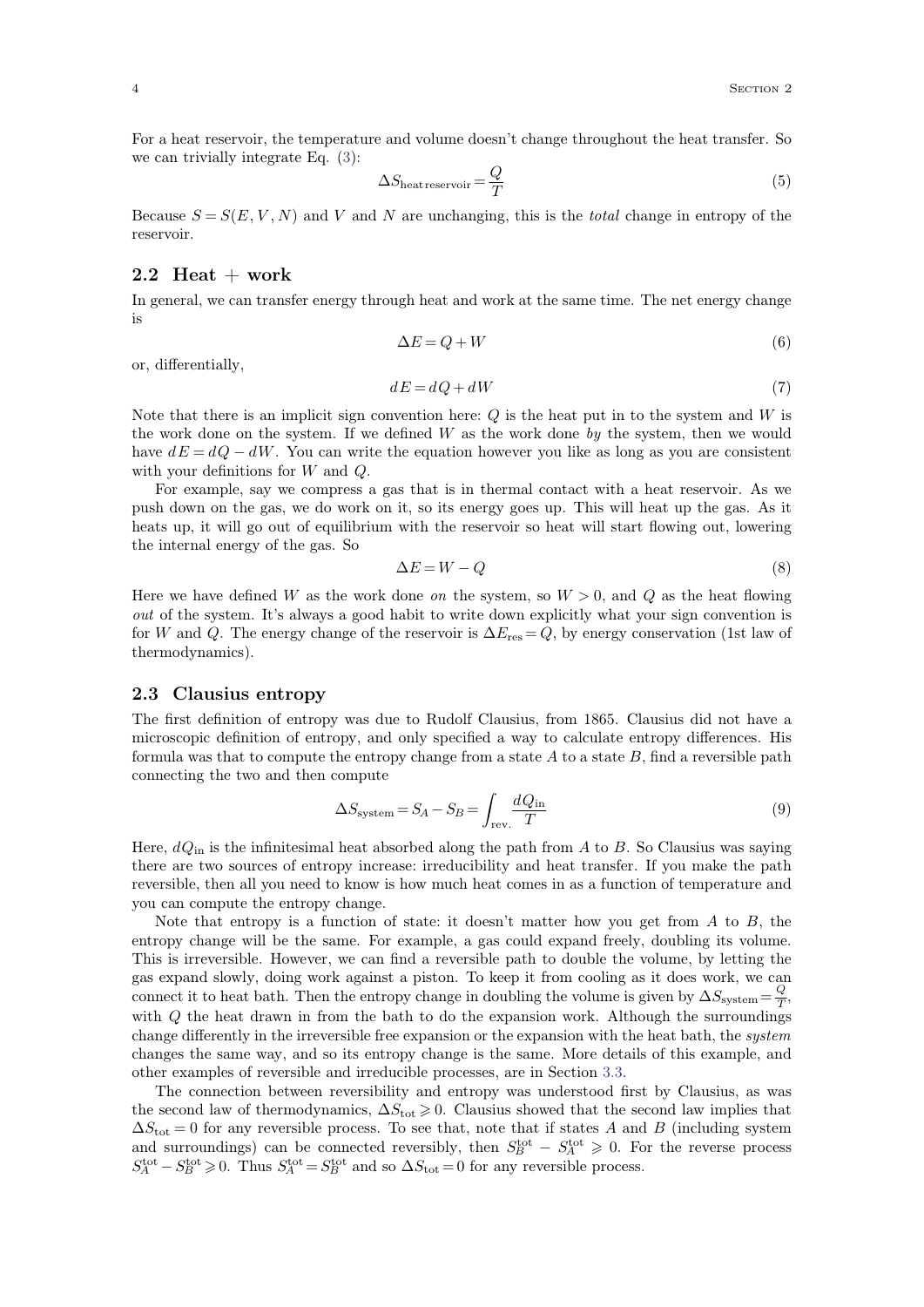Since  $dS = \frac{1}{T} dE$  (at fixed V and N), it might seem like any change in energy, from heat or work<br>would result in a change in entropy. Clausius argued that this is not true: only heat flow matters. To see this, consider doing work on a system, for example, by compressing it. This work can be done with a non-thermal system, for example, a weight. Thus  $\Delta S_{\text{surroundings}}=0$  in the compression. If the work is done reversibly, then since  $\Delta S_{\text{tot}} = 0$  for any reversible process we must also have  $\Delta S_{\text{system}} = 0$ . Therefore, along a reversible path, only heat flow causes an entropy increase. This confirms that Eq. [\(9\)](#page-3-0) is consistent with our microscopic definition  $\frac{1}{T} = \frac{\partial S(E, V, N)}{\partial E}$  (if the set of  $\frac{1}{T}$ )  $\frac{\partial E}{\partial E}$  (*if* the second law of thermodynamics holds).

Eq. [\(9\)](#page-3-0) is important because it lets us compute the entropy change without knowing any thing about the microscopic composition of our system. We just need to find a reversible path between two states, and determine how much heat flows in. There is no counting of states involved. For example, we can apply Eq.[\(9\)](#page-3-0) to a steam engine or an internal combustion engine without knowning anything about water or chemistry. In other words, Eq. [\(9\)](#page-3-0) lets us separate thermody namics from statistical mechanics, and we can then study thermodynamics alone (as was done in the 19th century).

### **3 Ideal gases**

Much of thermodynamics will be about relations such as  $\frac{1}{T} = \frac{\partial S}{\partial E}\Big|_{N,V}$  that  $\partial E|_{N,V}$  and  $\begin{array}{ccc} \end{array}$  $N, V$  that hold for any substance in equilibrium in the thermodynamic limit. Ideal gases, and monatomic ideal gases in particular. provide very useful systems for which we will be able to check many thermodynamic relations explicitly. Recall that the molecules of ideal gases are assumed to occupy no volume and their interactions assumed to be purely local.

#### **3.1 Pressure**

Pressure is the force per unit area on the wall of a box that a substance is contained in. Two substances on opposite sides of a moveable barrier will come to the same pressure in equilibrium. Pressure is a scalar, not a vector, quantity: it is a number characterizing the force per unit area in any direction.

For an ideal gas, we can work out a relation between pressure, volume and temperature. In a time  $\Delta t$ , a certain number  $n_{\text{hit}}$  of molecules will hit the wall. Then the net force is

$$
F_{\text{wall}} = n_{\text{hit}} m a = n_{\text{hit}} \frac{\Delta p}{\Delta t}
$$
\n(10)

where  $\Delta p$  is the impulse (change in momentum). If a particle hits the wall with velocity  $v_x$  normal to the wall, then its velocity changes by  $2v_x$ , so the impulse is  $\Delta p = 2mv_x$ .

Say the number density is  $n = \frac{N}{V}$ . Then the  $\frac{N}{V}$ . Then the number of particles which hit the wall in time  $\Delta t$ are the ones within a distance  $\Delta x = v_x \Delta t$  of the wall, within the area *A*, going *towards* the wall

$$
n_{\text{hit}} = \frac{1}{2} n A \Delta x = \frac{1}{2} n A v_x \Delta t \tag{11}
$$

The factor of  $\frac{1}{2}$  is because the ones going away from the wall not hit in the time  $\Delta t$ . Thus,

$$
F_{\text{wall}} = \left(\frac{1}{2}nAv_x\Delta t\right)\frac{2mv_x}{\Delta t} = mn v_x^2 A\tag{12}
$$

Taking the average, we then get

$$
P = \frac{F_{\text{wall}}}{A} = m n \langle v_x^2 \rangle \tag{13}
$$

Recalling that  $\langle \frac{1}{2}mv_x^2 \rangle = \frac{1}{2}k_BT$ , as for any quadratic degree of freedom, we can then write

$$
P = n m \langle v_x^2 \rangle = \frac{N}{V} k_B T \tag{14}
$$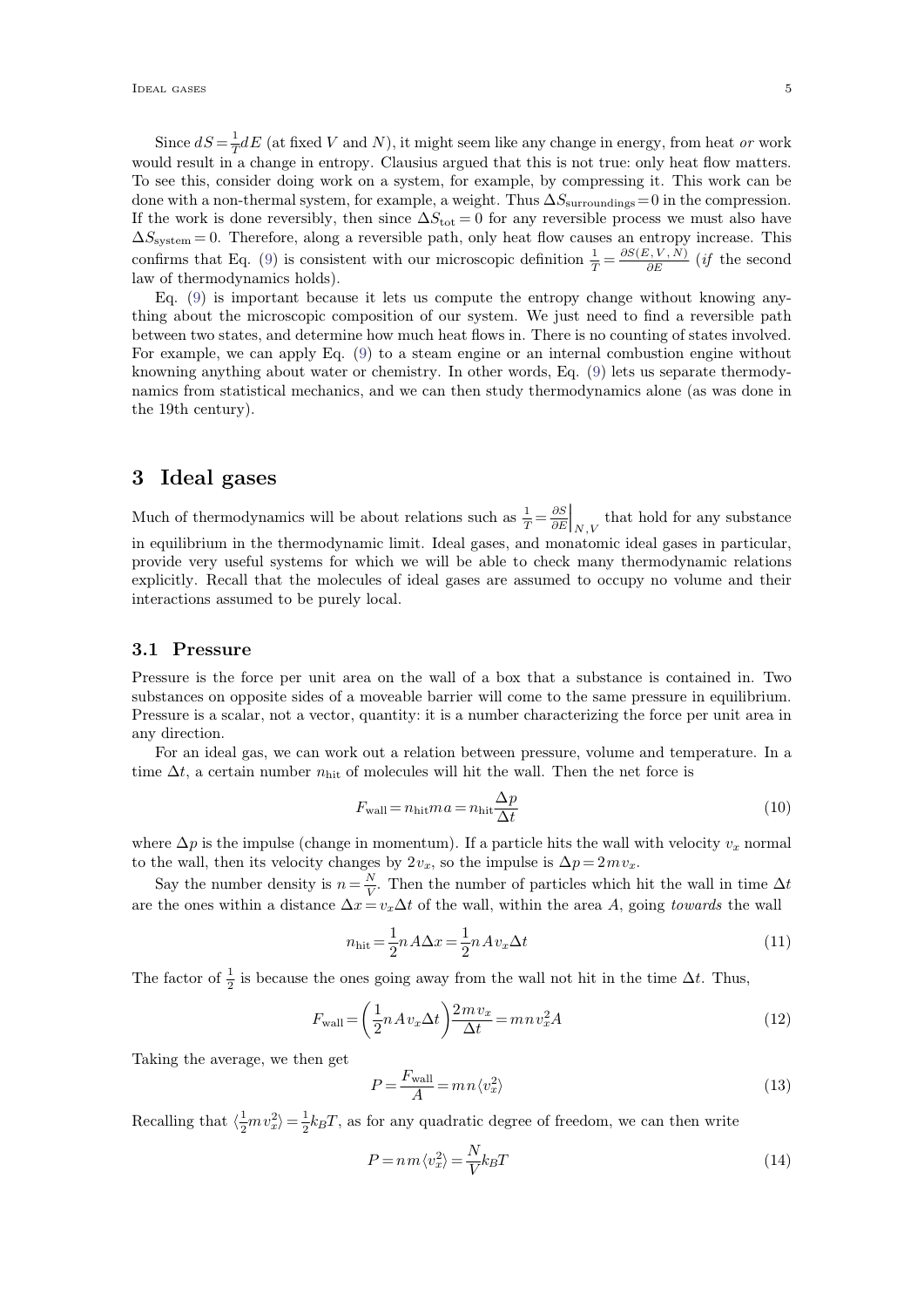so that

$$
PV = Nk_BT \tag{15}
$$

This is the **ideal gas law**. It is very general and holds for any ideal gas, not just a monatomic one.

We also sometimes write the ideal gas law in terms of the gas constant  $R = k_B N_A = 8.3 \frac{J}{K \cdot \text{mol}}$  $K \cdot \text{mol}$ in the form

$$
PV = nRT \tag{16}
$$

where in this context *n* is the number of moles (not the number density; it's unfortunate that we use the same letter for  $n$  for number density and number of moles, but the notation is standard).

Note that at any instant of time, the force on the wall due to molecules hitting it is exactly zero. Pressure is necessarily a time-averaged quantity. On the other hand,  $\langle v_x^2 \rangle$  refers velocity at any given time over all the molecules (the ensemble average). So we want the average force, averaged over time, but we compute the average force, averaged over microstates. We need to equate these to get the ideal gas law. Thus the ideal gas law makes an implicit assumption of ergodicity.

#### **3.2 Heat capacity**

The heat capacity characterizes how temperature changes when heat is put in. There are different types of heat capacity, depending on whether the volume is held fixed, in which case all the heat goes to raise the temperature, or whether the pressure is held fixed, in which case some of the heat goes into work in expanding the system. We give different symbols for the heat capacity in these different circumstances

$$
C_V = \left(\frac{\partial Q}{\partial T}\right)_V, \quad C_P = \left(\frac{\partial Q}{\partial T}\right)_P
$$
\n(17)

where the  $|V|$  means volume is held fixed and  $|P|$  means pressure is held fixed.<br>When the volume is held fixed, no work is done and all of the heat goes into internal energy of the gas. Then

$$
C_V = \left(\frac{\partial E}{\partial T}\right)_V\tag{18}
$$

This was the heat capacity we computed in the previous lecture for ideal gases. Recall that we found  $C_V = \frac{3}{2} N k_B$  for a monatomic gas,  $C_V = \frac{7}{2} N k_B$  for a diatomic gas at very high temperature, and  $C_V = \frac{f}{2} N k_B$  in gen

The total internal energy of a gas can be determined by integrating the heat capacity:

<span id="page-5-0"></span>
$$
E = \int_0^T C_V(T')dT'
$$
\n(19)

If *C<sup>V</sup>* is temperature-independent (as it is for a classical ideal gas), then we have the simple relation between the total internal energy of a gas and its temperature:

$$
E = C_V T = \frac{C_V}{N k_B} PV \qquad \text{(ideal gas)}\tag{20}
$$

where the ideal gas law has been used in the second step. Note that Eq. [\(20\)](#page-5-0) implies

 The internal energy of an ideal gas only depends on *P* and *V* through the combination *PV* To be clear, for a monatomic ideal gas, we know exactly the internal energy  $E = \frac{3}{2}PV$  but for a general ideal gas, we know only that  $E = \frac{C_V}{N k_B} PV$  for some  $C_V$ .<br>What is the difference between heating a gas at constant volume and constant pressure? If we

heat it at constant volume all of the heat goes into increasing the internal energy of the gas. If we heat at constant pressure, in order for the pressure not to go up, the gas will expand. As the gas expands, it does work on its walls, so some of the energy goes into this work. The work the gas does to expand the walls by a small amount *dx* is

<span id="page-5-1"></span>
$$
dW = Fdx = F\frac{dV}{A} = PdV\tag{21}
$$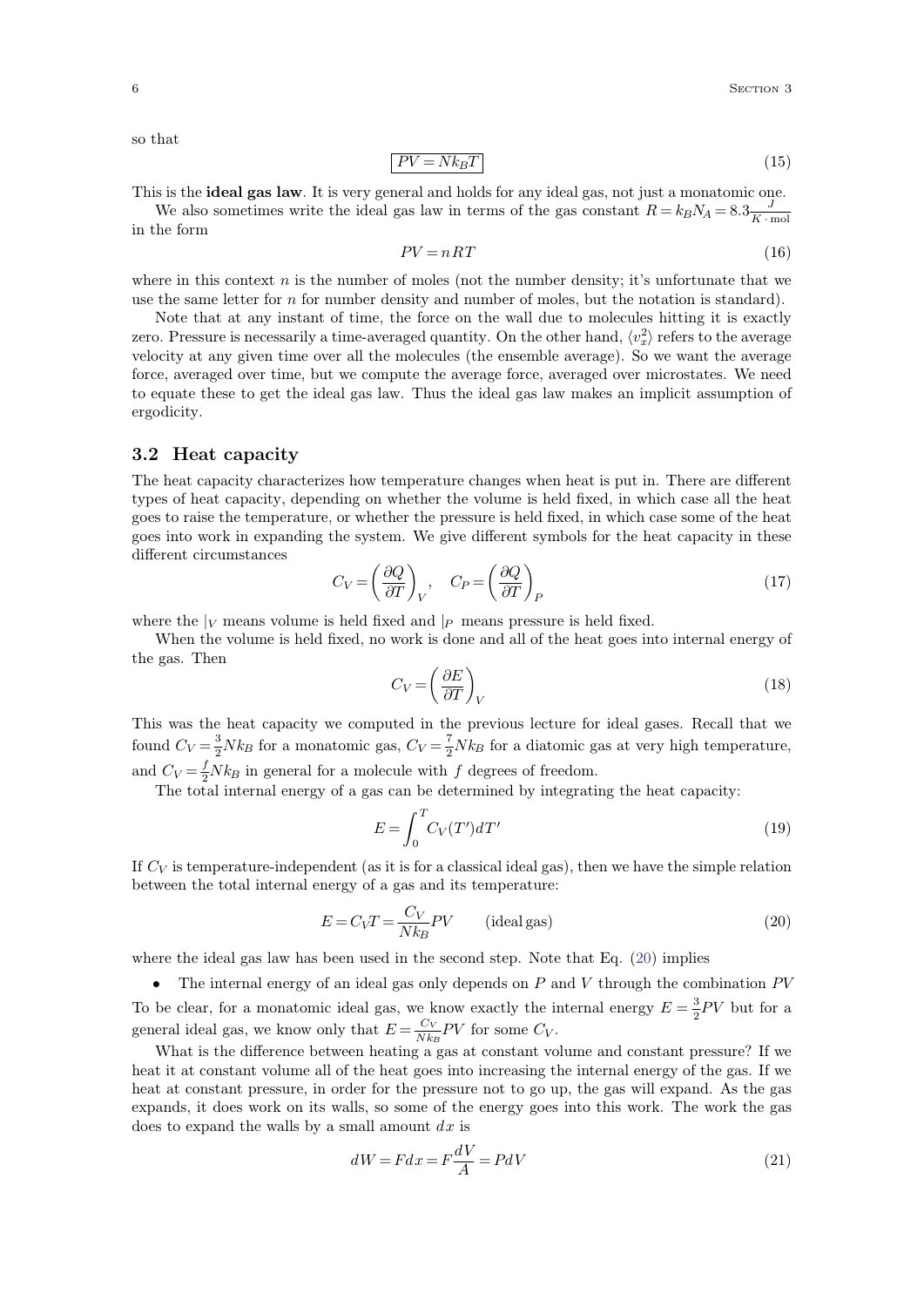So if pressure is constant, then the change in the energy of the gas is the heat we put in minus the work it does:

$$
dE = dQ - PdV \tag{22}
$$

Now we want to express the quantities in this equation entirely in terms of *T* and *P*, so that we can take  $\frac{\partial Q}{\partial T}$ . To do  $\partial T\vert p$ <sup>---</sup>  $\Box$  $P$ . To do so, we will use that  $E = C_V T$  for an ideal gas, so that  $dE = C_V dT$ .

"But wait!" you say, that calculation was for constant volume, and now we are at discussing heating at constant pressure. In fact it's ok because the relation between energy and temperature,  $E = C_V T$ , is an exact statement about any ideal gas in equilibrium, independently of how it got there.

By the ideal gas law,  $V = \frac{Nk_BT}{P}$  so at c  $\frac{k_B T}{P}$  so at constant pressure  $dV = \frac{N k_B}{P} dT$ . Thus we have

$$
C_V dT = dE = dQ - Nk_B dT \tag{23}
$$

or equivalently,

<span id="page-6-1"></span>
$$
(C_V + Nk_B)dT = dQ \t\t(24)
$$

and therefore

$$
C_P = \left(\frac{\partial Q}{\partial T}\right)_P = C_V + Nk_B\tag{25}
$$

 $C_P$  is always larger than  $C_V$  since it takes more heat to increase the temperature at constant pressure than atconstant volume: the extra heat goes into work on expanding the gas against the pressure.

Recall that for monatomic gas the number of microstates was  $\Omega \sim V^N \left(\frac{mE}{N}\right)^{\frac{N}{2}N}$  and t *N J*  $\frac{1}{2}$  $\int_0^{\frac{3}{2}N}$  and the entropy  $S = k_B \ln \Omega$  was given by the classical Sackur-Tetrode equation

$$
S = Nk_B \ln V + \frac{3}{2} Nk_B \ln \frac{E}{N} + \text{const}
$$
\n(26)

Then the temperature is

$$
\frac{1}{T} = \left(\frac{\partial S}{\partial E}\right)_V = \frac{3}{2} N k_B \frac{1}{E}
$$
\n(27)

so that  $E = \frac{3}{2}Nk_BT$ . For a general (not necessarily monatomic) ideal gas, in order to find  $E = C_VT$ , entropy would have to have the form

<span id="page-6-2"></span>
$$
S = Nk_B \ln V + C_V \ln \frac{E}{N} + \text{const}
$$
\n(28)

The first term is not fixed by  $E = C_VT$ , but recalling that it corresponds to the entropy from the molecules being anywhere in the volume, it makes sense for it to persist unmodified. Using Eq. [\(25\)](#page-6-1) we can equivalently write

<span id="page-6-3"></span><span id="page-6-0"></span>
$$
S = (C_P - C_V) \ln V + C_V \ln \frac{E}{N} + \text{const}
$$
\n(29)

Eqs. [\(28\)](#page-6-2) and [\(29\)](#page-6-3)e hold for any ideal gas (not just a monatomic one).

### **3.3 Compressing/expanding an ideal gas**

We want to know how *V; P*, *T*, *E* and *S* change as we compress or expand a gas. There are in fact many ways to compress or expand a gas: we can pressurize it and increase its volume so the temperature is fixed, we can pressurize it and heat it at fixed volume, or we can heat it and let it expand with fixed pressure There are other ways too. The trick to understanding how things change as a gas is compressed orexpanded is to always express the quantities in terms of dependent variables that involve the thing being held fixed.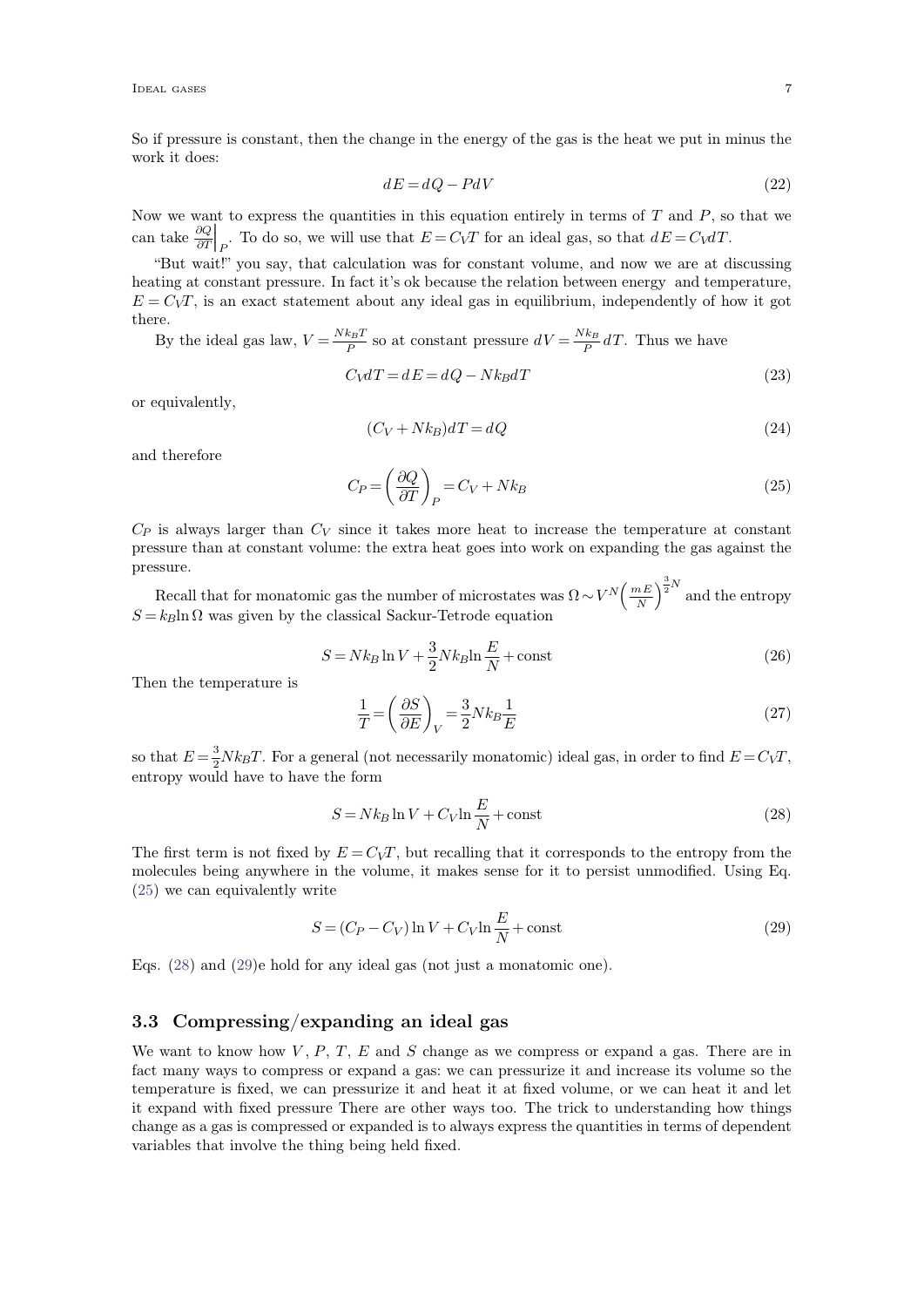**Free expansion** means letting a gas expand on its own. If a gas expands freely from  $V_1$  to  $V_2$ , its energy doesn't change (energy is conserved). So its temperature doesn't change either  $(E = C_V T)$ . Remember, temperature is the kinetic energy of the molecules. Just because they can move in a larger volume, it doesn't mean they are slowing down. Since temperature doesn't change, using the ideal gas law  $PV = Nk_BT$ , the pressure goes down by  $P_2 = P_1 \frac{V_1}{V_2}$ . Also, i.  $\frac{V_1}{V_2}$ . Also, from the Sackur-Tetrode equation,

<span id="page-7-0"></span>
$$
\Delta S = N k_B \ln \frac{V_2}{V_1} \tag{30}
$$

Since  $V_2 > V_1$  this says that entropy increases upon free expansion.

**Isothermal expansion** means letting a gas expand at fixed temperature. To use the ideal gas law, or any of the thermodynamic relations we've derived so far using statistical mechanics, the system has to be in equilibrium at all times. So the expansion should be done quasistatically. This means that the expansion has to be done more slowly than the molecules are moving. As mentioned in the introduction, quasistatic processes are pretty generic. Most natural processes, motion of clouds for example, are quasistatic. An example of a non-quasistatic process is abruptly moving a piston that had been compressing a gas. When the expansion is quasistatic, all the work done on moving the piston can be employed, say for lifting a weight. If the piston were abruptly moved, the gas would expand and its pressure would drop. We would then have to do work to compress it again.

A helpful visualization for quasistatic expansion is to picture the expansion being done against a pile of sand sitting on top of a piston. We slowly let sand slide off the piston. As each grain slides off, the pressure decreases and the piston rises. Equilibrium is maintained at all times:



**Figure 1.** Isothermal expansion against a piston covered with sand

I like the sand picture too because there you see where the work is going  $-$  it's lifting the sand. We only take off a little bit to get the piston to go up and it doesn't cost any energy to let the sand fall off the piston. After the expansion, the rest of the sand is higher so work has clearly been done. If you have the piston without the sand it's a little confusing sometimes as to where the energy in the work has gone.

We already established in Eq. [\(21\)](#page-5-1) that  $dW = PdV$ . In isothermal expansion  $P = \frac{Nk_BT}{V}$  so  $\frac{k_{B}I}{V}$  so

$$
W = \int_{V_1}^{V_2} P dV = N k_B T \int_{V_1}^{V_2} \frac{dV}{V} = N k_B T \ln \frac{V_2}{V_1}
$$
\n(31)

Where did the energy come from? Not from the gas, as we already established that its energy is unchanged if its temperature is unchanged. If we assume no friction, and there is no external source of energy, all the energy must have come from heat withdrawn from the reservoir. Thus

$$
Q = Nk_B T \ln \frac{V_2}{V_1} \tag{32}
$$

Using Eq. [\(5\)](#page-3-1) the entropy change in the reservoir is therefore

$$
\Delta S_{\rm res} = -\frac{Q}{T} = -Nk_B \ln \frac{V_2}{V_1}
$$
\n(33)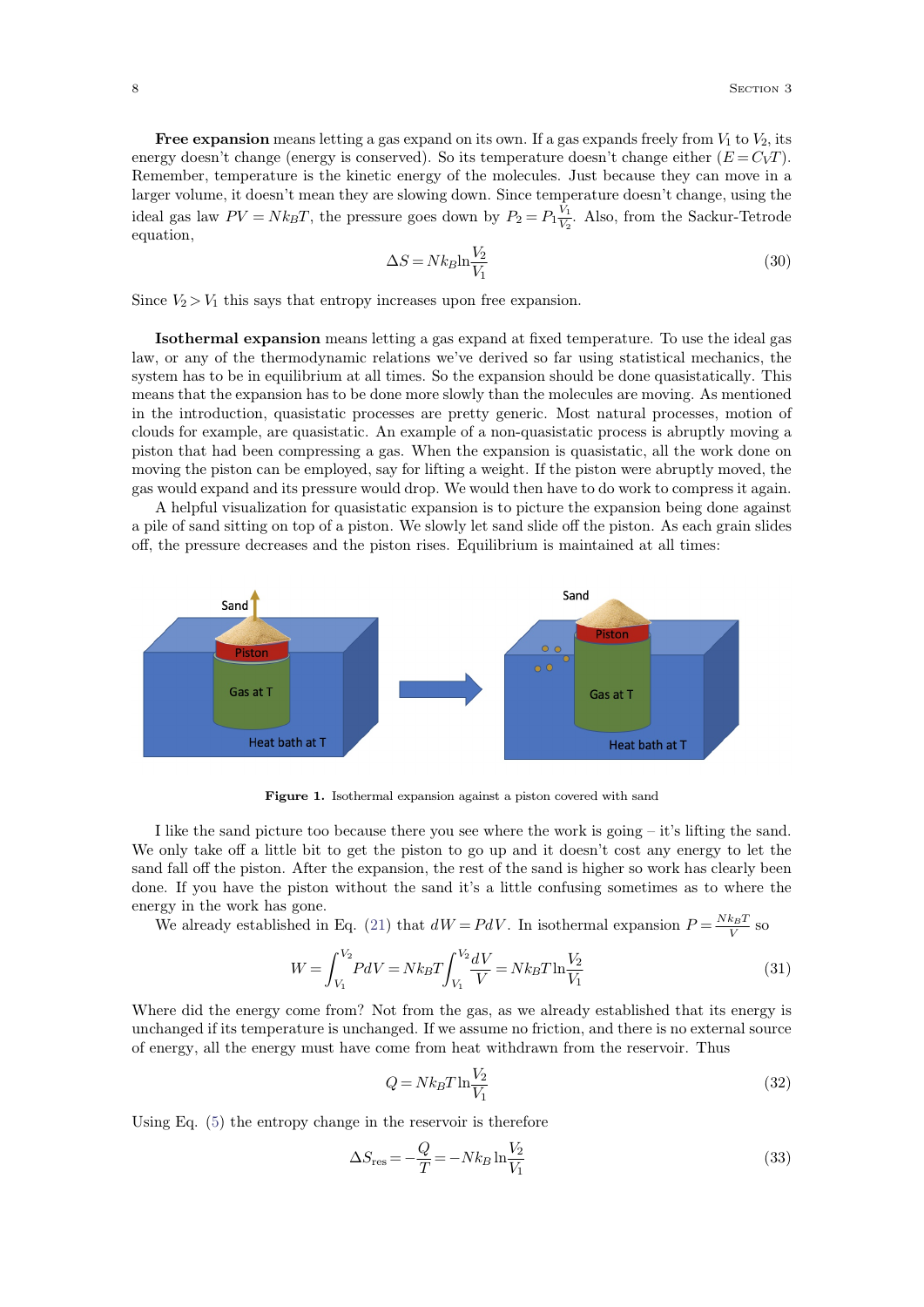The entropy of the reservoir goes down, since heat is extracted.

Since  $T$  is fixed and the energy of the gas is fixed, the entropy change of the gas is the same as if it expanded freely

$$
\Delta S_{\rm gas} = N k_B \ln \frac{V_2}{V_1} \tag{34}
$$

So we see that the entropy of the gas goes up by exactly the same amount that the entropy of the reservoir goes down by. The net entropy change of the whole system and surroundings is zero. The process is reversible.

**Adiabatic expansion**. Adiabatic means without transferring heat. To acheive adiabaticity, we can simply insulate a system. Let us consider the quasistatic adiabatic expansion of a gas. Then because  $\Delta S = \int \frac{1}{T} dQ$ , the s

We often colloquially say "adiabatic" to mean "slow". Usually, physicists mean a quasistatic adiabatic process when they say "adiabatic". Indeed, while a quaistatic process must be slow (slower than the average molecular speed), an adiabatic process does not have to be slow, it just has to be insulated. Free expansion of a gas is an adiabatic process that is not quasistatic. The expansion of a gas against an insulated piston is also adiabatic, and if done slow enough, can be quasistatic as well.

By adiabatic expansion, we usually mean an adiabatic quasistatic expansion, as the expansion against a piston:



Figure 2. In adiabatic expansion there is no heat bath, so no heat transfer.

In adiabatic expansion, even though no heat flows, the temperature may still change. Consider quaistatic adiabatic expansion against a piston: the gas will do work on the piston as it expands, losing energy, so its temperature will go down. The work done by the gas is  $dW = PdV$ . To figure out by how much the energy of the gas changes, we use Eq. [\(20\)](#page-5-0):

$$
dE = \frac{C_V}{Nk_B}d(PV) = \frac{C_V}{Nk_B}(PdV + VdP)
$$
\n(35)

By energy conservation  $dE + dW = 0$  (since there is no heat involved), we then have

$$
\frac{C_V}{Nk_B}(PdV + VdP) + PdV = 0\tag{36}
$$

Recalling Eq. [\(25\)](#page-6-1),  $C_P = C_V + Nk_B$ , this simplifies to

$$
C_P \frac{dV}{V} = -C_V \frac{dP}{P}
$$
\n<sup>(37)</sup>

which integrates to  $C_P \ln V = -C_V \ln P + \text{const.}$  It is conventional to define the **adiabatic index**  $\gamma$  as

$$
\gamma = \frac{C_P}{C_V} \tag{38}
$$

so that  $\ln PV^{\gamma} = \text{constant}$  and therefore

$$
PV^{\gamma} = \text{constant} \tag{39}
$$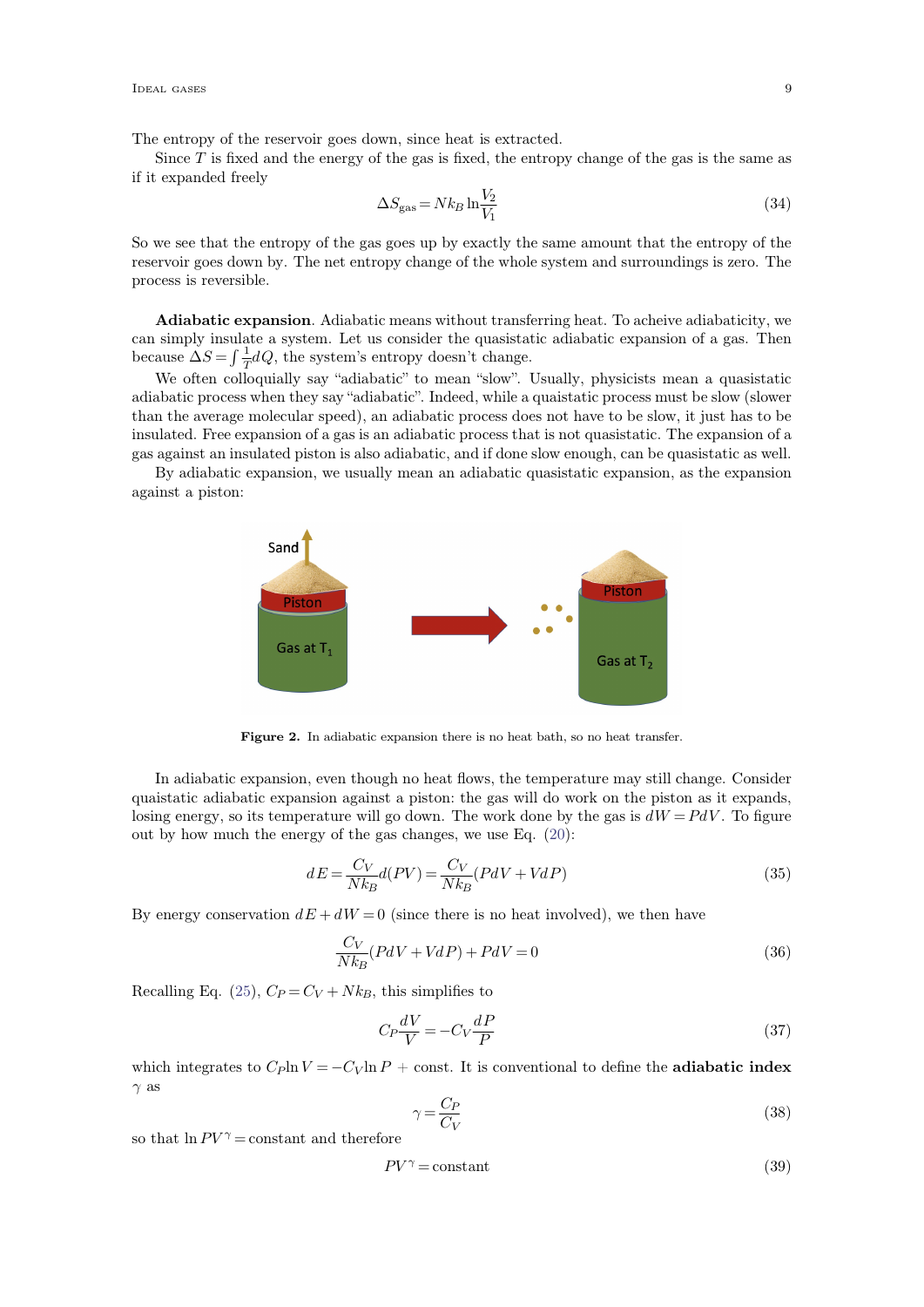So that

<span id="page-9-0"></span>
$$
P_1 V_1^{\gamma} = P_2 V_2^{\gamma} \tag{40}
$$

This equation tells us how pressure and volume are related aswe compress a gas adiabatically.

Equivalently, since  $P = \frac{nRT}{V}$  for an id  $\frac{RT}{V}$  for an ideal gas,  $TV^{\gamma-1}$  is constant, as is  $VT^{\frac{1}{\gamma-1}}$ ,  $TP^{\frac{1-\gamma}{\gamma}}$  and  $PT^{\frac{\gamma}{1-\gamma}}$ in an adiabatic compression/expansion process. These alternative formulas are sometimes more useful for solving problems, depending on what you are trying to solve for.

As a check, we can conform Eq. [\(40\)](#page-9-0) by using Eq. [\(29\)](#page-6-3) and  $E \propto PV$ :

$$
\Delta S = S_2 - S_1 = (C_P - C_V)\ln\frac{V_2}{V_1} + C_V\ln\frac{P_2V_2}{P_1V_1} = C_V\ln\frac{P_2}{P_1} + C_P\ln\frac{V_2}{V_1} = C_V\ln\left(\frac{P_2V_2^{C_P/C_V}}{P_1V_1^{C_P/C_V}}\right)
$$
(41)

Setting  $\Delta S = 0$  for adiabatic expansion gives Eq. [\(40\)](#page-9-0).

By the way, you may have seen the adiabatic index before in 15c where you learned that the speed of sound in a gas is  $c_{\text{sound}} = \sqrt{\gamma \frac{k_B T}{m}}$ . A sound wave is adiabatic compression and rarefaction of a gas. We know it's adiabatic since there is no heat transfer involved.

**Isobaric expansion**. Isobaric means constant pressure. For a gas to expand and keep the same pressure it must heat up. Thus some heat must be absorbed into the system. We define the the **coecient of thermal expansion** as

<span id="page-9-1"></span>
$$
\alpha_V = \frac{1}{V} \left( \frac{\partial V}{\partial T} \right)_P \tag{42}
$$

We usually treat  $\alpha_V$  as approximately constant over a small range of temperature, in which case

<span id="page-9-2"></span>
$$
\Delta V = V \alpha_V \Delta T \tag{43}
$$

Thus the bigger  $\alpha_V$  is the more the volume changes for the same temperature change. You can get a more accurate formula for the change in volume by integrating Eq. [\(42\)](#page-9-1), but most of the time Eq.  $(43)$  is sufficient.

For an ideal gas,

$$
\alpha_V = \frac{1}{V} \frac{\partial}{\partial T} \left( \frac{N k_B T}{P} \right) = \frac{N k_B}{VP} = \frac{1}{T}
$$
\n(44)

For example, at 298.2K, the measured coefficient of thermal expansion for  $N_2$  (i.e air) is  $\alpha_{N_2} =$  $0.003365K^{-1} = \frac{1}{297.2K}$  in ex  $\frac{1}{297.2K}$  in excellent agreement with this prediction. Comparing  $\alpha_V$  to  $\frac{1}{T}$  is an  $\frac{1}{T}$  is an indication of how close to an ideal gas a substance is.

Liquids and solids generally do not act as ideal gases. They expand much less when heated. For example, liquid mercury at  $T = 298.2K$  has  $\alpha_{\text{Hg}} = 0.000181K^{-1} = \frac{1}{5524K}$ , an ex  $\frac{1}{5524 K}$ , an expansion coefficient about 20 times smaller than for air.



**Figure 3.** Mercury thermometer.

A mercury thermometer has liquid mercury in a tiny capillary with vacuum above it.An important feature of mercury that makes it good for a thermometer is that essentially none of the liquid evaporates into the air. This prevents pressure from forming which would limit the expansion and make the volume/temperature relation nonlinear as the volume of the capillary fills up. Mercury thermometers were historically so important that a unit of pressure is defined with them:  $1 \text{ mm Hg} =$ 1 torr. Torr is related to bar as  $1 \text{ bar} = 750.06 \text{ torr}$ .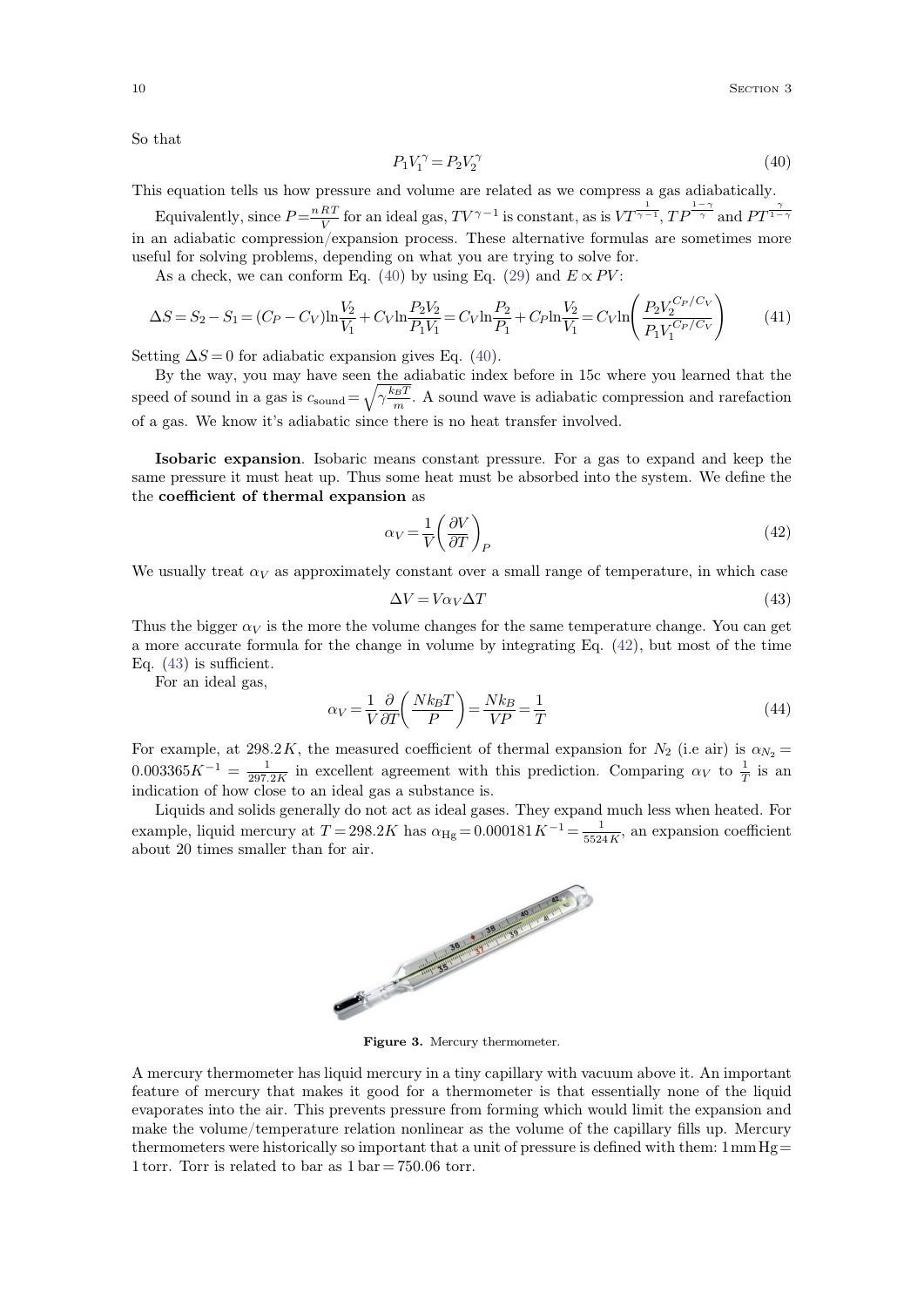Now we can understand why the temperature measured by a thermometer is the same as the *T* we defined by  $\frac{1}{k_B T} = \frac{\partial S}{\partial E}$ . The exp.  $\frac{\partial S}{\partial E}$ . The explanation is almost tautological. All we need about the statisticalmechanics  $T$  is that it takes the same value for all systems in equilibrium with each other. So, let us put our mercury thermometer in equilibrium with a heat bath. As we make the bath hotter *T* changes and the mercury rises. We put little lines on the mercury and give them labels as temperature. There is therefore a 1-to-1 correspondence with those labels and *T*. We just then need one system where we know both  $T$  and "temperature", such as the mercury thermometer, to determine the correspondence. Then since any two systems in equilibrium are at the same *T* , this correspondance between temperature and "T" holds for any system.

### **4 Carnot's engine**

In the 1820's Sadi Carnot became interested in understanding how efficient steam engines could be. A steam engine is a type of heat engine that uses a temperature difference to do work. An example is the Watt engine, which looks like this



**Figure 4.** James Watt steam engine. Animation here https://www.edumedia-sciences.com/en/media/642 steam-engine

In the Watt engine, a furnace heats water which produces steam. The steam has high pressure which is used to move a piston, and then is vented out to the ambient air. Carnot wanted to know how much work *W* can be done *in principle* with the heat *Q*<sup>1</sup> drawn from the furnace. His important observation was that there is a maximal efficiency for such an engine, depending only on the temperatures of the steam and the air.

In an idealized heat engine has two heat baths at temperatures  $T_H$  (furnace) and  $T_C$  (air) with  $T_H > T_C$ . Exploiting the temperature difference, we should be able to do some work *W*. How much work can we do? If we draw an amount of heat  $Q_{\text{in}}$  from the hot bath, then the efficiency by which the heat is turned into work is

$$
\varepsilon = \frac{W}{Q_{\text{in}}} \tag{45}
$$

By energy conservation, the energy not used for work must be exhausted as heat  $Q_{\text{out}} = Q_{\text{in}} - W$ into the cold bath.

One idea is that we could just put the two baths in contact with each other. Then the heat transfers are equal  $Q_{\text{in}} = Q_{\text{out}}$  and no work is done. This has  $\varepsilon = 0$ .

Carnot realized that the most efficient conversion should involve only reversible processes. First we will describe Carnot's cycle and calculate its efficiency, then in the next section we will explore why reversibility is key to maximizing efficiency. We will use the convention that all the heats and work are positive.

Carnot's 4-stage process starts with a gas in volume  $V_1$  at temperature  $T_H$ . The 4 stages are

- 1. Connect the gas to the  $T_H$  heat bath. Perform isothermal expansion at  $T_H$  to a volume  $V_2$ .
- 2. Remove the heat bath and insulate the gas. Cool the gas through adiabatic expansion to *T<sup>C</sup>* and a volume *V*3.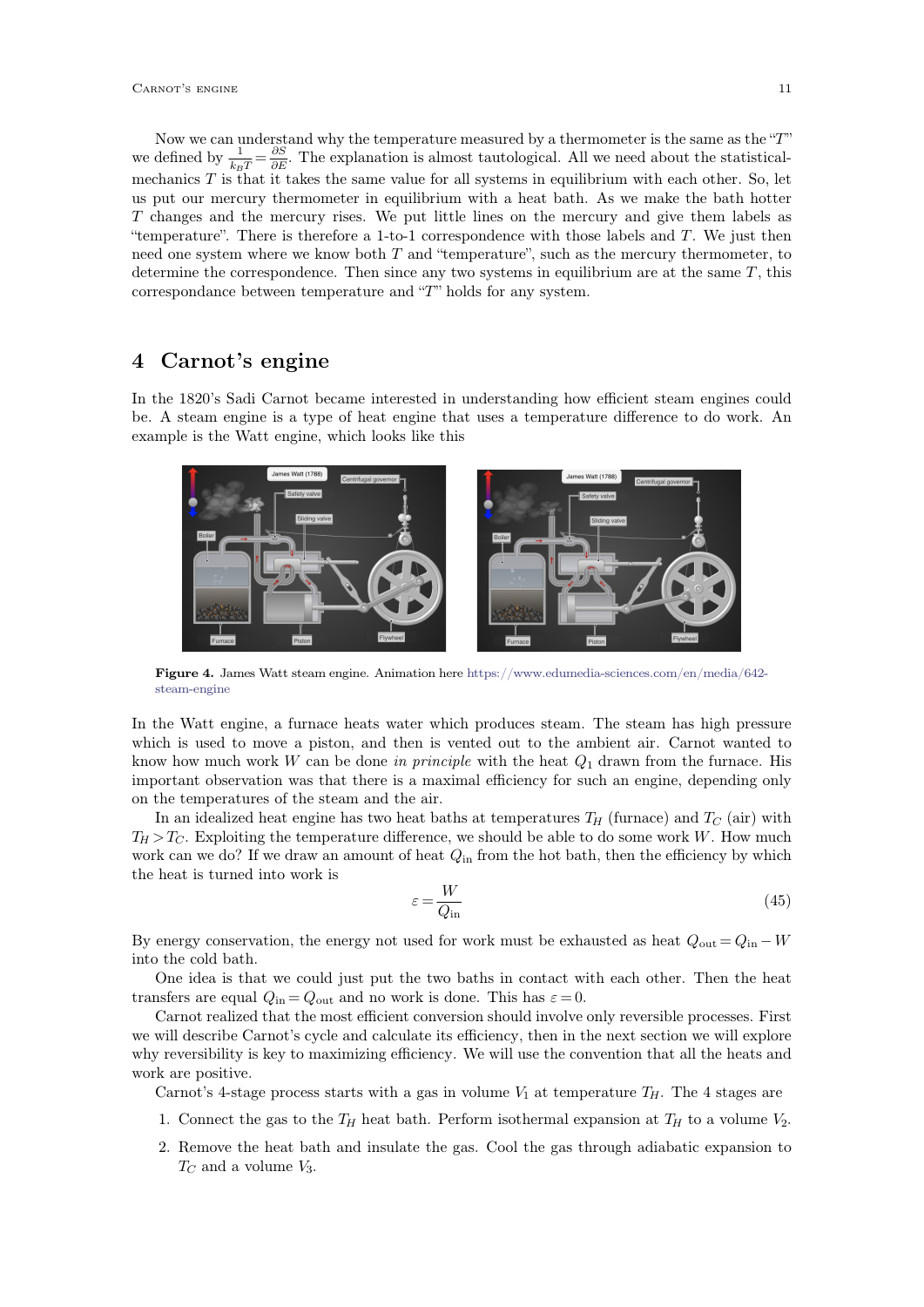- 3. Put the gas in heat bath at*TC*. Perform isothermal compression at*T<sup>C</sup>* to some *V*4.
- 4. Remove the heat bath and insulate the gas. Adiabatic compression to back up to *T<sup>H</sup>* and back to *V*1.

At the end of this cycle, we are back to where we started with a gas at  $T_H$  and  $V_1$  and heat has been transferred from the bath at  $T_H$  to the bath at  $T_C$ .

Note that these volumes  $V_1$ ,  $V_2$ ,  $V_3$  and  $V_4$  are not independently selectable. In the adiabatic stages, the temperature change fixes the final volume. In these stages,  $PV^{\gamma}$  constant. Using the ideal gas law  $PV \propto T$  we also have  $TV^{\gamma-1}$  is constant which is more useful for current purposes. So  $V_2$  is a free parameter, but  $V_4$  is not free – it is fixed by what it needs to be for stage 4 to go back to  $V_1$ . So there is one free parameter  $V_2$  which determines how big of a cycle we want.

Now let's calculate the efficiency.

Stage 1. Here heat is taken from the hot bath and some work is done. The heat removed is

$$
Q_{\rm in} = Nk_B T_H \ln \frac{V_2}{V_1} > 0
$$
\n(46)

As the gas does not heat up, its internal energy isunchanged, so all the heat goes into work. The work we get out is

$$
W_{\text{out}}^1 = Nk_B T_H \ln \frac{V_2}{V_1} > 0 \tag{47}
$$

Stage 2. In adiabatic expansion *PV*  is constant. Since no heat comes in, the energy change from doing work comes out of the internal energy of the gas,  $E = C_VT$ . Thus the work done this stage is

$$
W_{\text{out}}^2 = C_V (T_H - T_C) > 0 \tag{48}
$$

Using  $TV^{\gamma-1}$  is constant we also find that

$$
V_3 = V_2 \left(\frac{T_H}{T_C}\right)^{\frac{1}{\gamma - 1}} > V_2 \tag{49}
$$

Stage 3. Like stage 1, but compressing to  $V_4 < V_3$ . Heat goes out and work needs to be done

$$
Q_{\text{out}} = W_{\text{in}}^3 = Nk_B T_C \ln \frac{V_3}{V_4} > 0
$$
\n(50)

Stage 4 is like stage 2 but compressing

$$
W_{\rm in}^4 = C_V (T_H - T_C) > 0 \tag{51}
$$

and

$$
V_1 = V_4 \left(\frac{T_C}{T_H}\right)^{\frac{1}{\gamma - 1}} < V_4 \tag{52}
$$

Note that

$$
\frac{V_3}{V_4} = \frac{V_2}{V_1}
$$
\n(53)

The net work is then

$$
W = W_{\text{out}}^1 + W_{\text{out}}^2 - W_{\text{in}}^3 - W_{\text{in}}^4 = Nk_B T_H \ln \frac{V_2}{V_1} - Nk_B T_C \ln \frac{V_3}{V_4} = Nk_B (T_H - T_C) \ln \frac{V_2}{V_1}
$$
(54)

So the efficiency is the net work divided by the heat extracted:

$$
\varepsilon = \frac{W}{Q_{\text{in}}} = \frac{T_H - T_C}{T_H} \tag{55}
$$

This is the Carnot efficiency.

It's sometimes helpful to think about the stages in the Carnot cycle as paths in the *PV* or *ST* plane: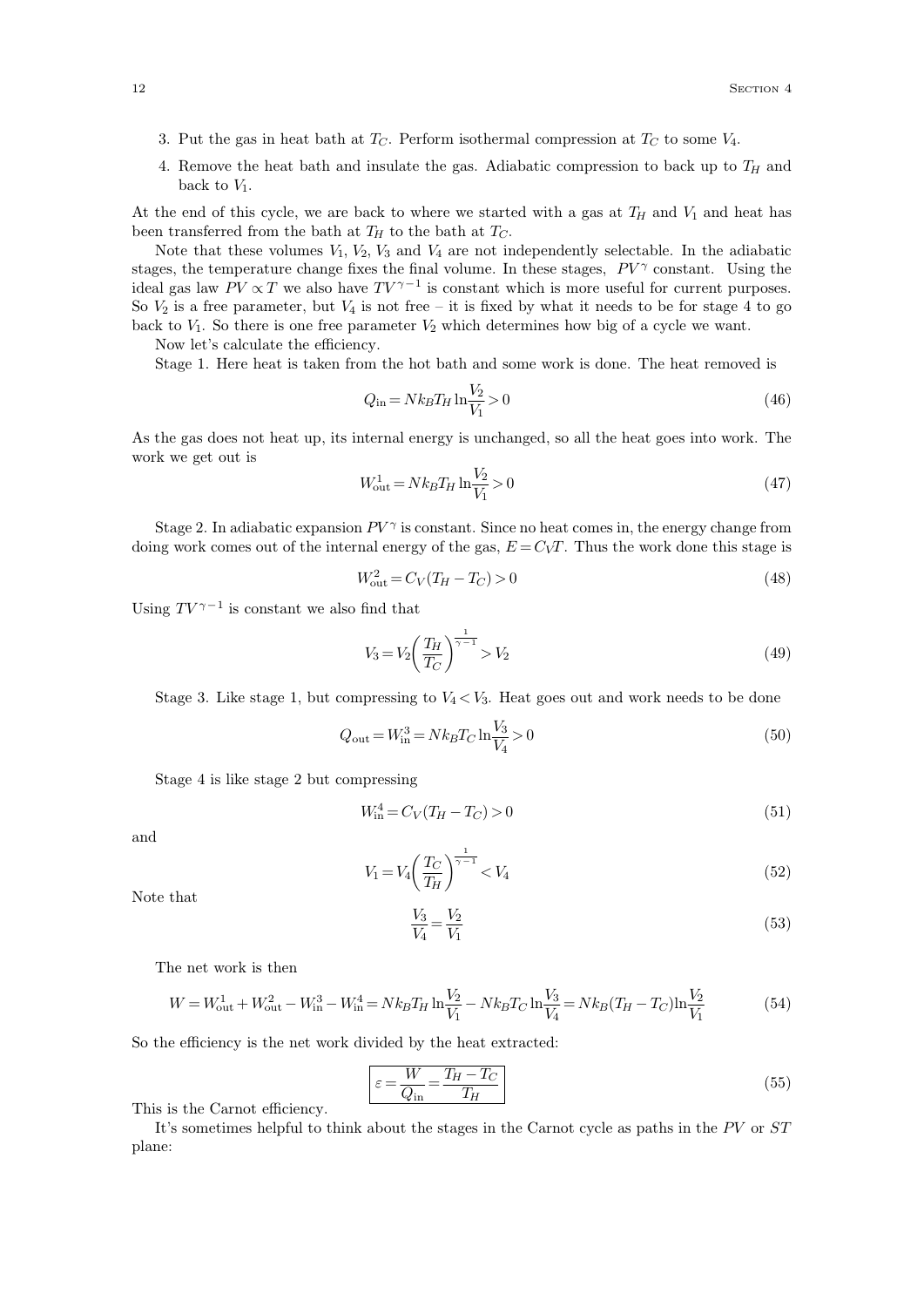

**Figure 5.** PV diagram and ST diagram for Carnot cycle. In the PV diagram, the isothermal curves have  $PV = \text{const i.e } P \sim \frac{1}{V}$  and the adiabatic curves have  $PV^{\gamma} = \text{const i.e. } P \sim V^{-\gamma}$ .

The area under a curve in the PV diagram is  $\int P dV$  which is the work done. So the area of the closed region of a reversible cycle is the net work done over a cycle, *W*. The area under a *reversible* curve in a TS diagram is the heat,  $Q = \int T dS$ , by Eq. [\(9\)](#page-3-0), so the area in a closed region in a TS diagram with reversible paths is the net heat transferred,  $Q_{\text{out}} - Q_{\text{in}}$ . By energy conservation, we must have  $Q_{\text{out}} - Q_{\text{in}} = W_{\text{net}}$  by conservation of energy. The efficiency is just  $\frac{W}{Q_{\text{in}}}$  which is less than 1 if  $Q_{\text{out}} \neq 0$ .

## **5 Second law of thermodynamics**

For the Carnot cycle

$$
\frac{Q_{\text{in}}}{T_H} = Nk_B \ln \frac{V_2}{V_1} = Nk_B \ln \frac{V_3}{V_4} = \frac{Q_{\text{out}}}{T_C}
$$
\n(56)

Recall that the entropy change of a heat bath is  $\Delta S = \frac{Q}{T}$ . So we se  $\frac{Q}{T}$ . So we see that the entropy decrease of the hot bath  $\Delta S_{\text{hot}} = -\frac{Q_{\text{in}}}{T_H}$  is exactly  $\frac{Q_{\text{in}}}{T_H}$  is exactly compensated by an entropy increase in the cold bath  $\Delta S_{\text{cold}} = \frac{Q_{\text{out}}}{T_{\text{C}}}$ . There  $\frac{J_{\text{out}}}{T_C}$ . There is no entropy change in the gas,  $\Delta S_{\text{gas}} = 0$ , since it comes back to its initial state after the cycle. Thus the net  $\Delta S_{\text{total}} = \Delta S_{\text{hot}} + \Delta S_{\text{cold}} + \Delta S_{\text{gas}} = 0.$ 

In fact, if we were to use that  $\Delta S_{total} = 0$  the efficiency would have been easy to calculate.  $\Delta S_{\text{total}} = 0$  along with  $\Delta S_{\text{gas}} = 0$  after a complete cycle, we then immediately have

$$
\frac{Q_{\rm in}}{T_H} = \frac{Q_{\rm out}}{T_C} \tag{57}
$$

So the efficiency is

$$
\varepsilon = \frac{W}{Q_{\text{in}}} = \frac{Q_{\text{in}} - Q_{\text{out}}}{Q_{\text{in}}} = \frac{T_H - T_C}{T_H} \tag{58}
$$

Any efficiency higher than this would *decrease* the entropy overall. (This calculation does not tell whether this efficiency can be achieved, which is why we needed the cycle.) Note that for  $T_C = 0$ (which is not possible in any real system) the efficiency can be 1. The point is not that  $\varepsilon < 1$  always, but rather that for a given  $T_H$  and  $T_C$  there *is* a maximum efficiency.

Another important observation about the Carnot cycle is that it's **reversible**. In fact, each step  $-$  adiabatic compression/expansion or isothermal compression/expansion  $-$  can be done in reverse, and each has  $\Delta S = 0$ . The result of reversing the whole cycle would be that we put work in and move heat from the cold bath to the hot bath. Thus the efficiency also tells us how efficient a refrigerator can be.

Can we make an engine more efficient than the Carnot engine? If we could, then this new energy would be able to do more work  $W' = Q'_{in} - Q_{out} > W$  when depositing the same heat  $Q_{out}$ into the bath at*TC*. We could then run the original Carnot engine in reverse, applying work *W* to pulling  $Q_{\text{out}}$  heat out of the  $T_C$  bath and putting  $Q_{\text{in}}$  heat into the hot bath. The net effect is that the difference in heat extracted  $Q'_{\text{in}} - Q_{\text{in}}$  is turned *directly* into work  $W' - W$ . We could then use the work to power something, collect all the heat it produces, and put it back into the heat bath. Such a process is a type of **perpetual motion machine**: it converts heat directly into work (see Section  $6$ ).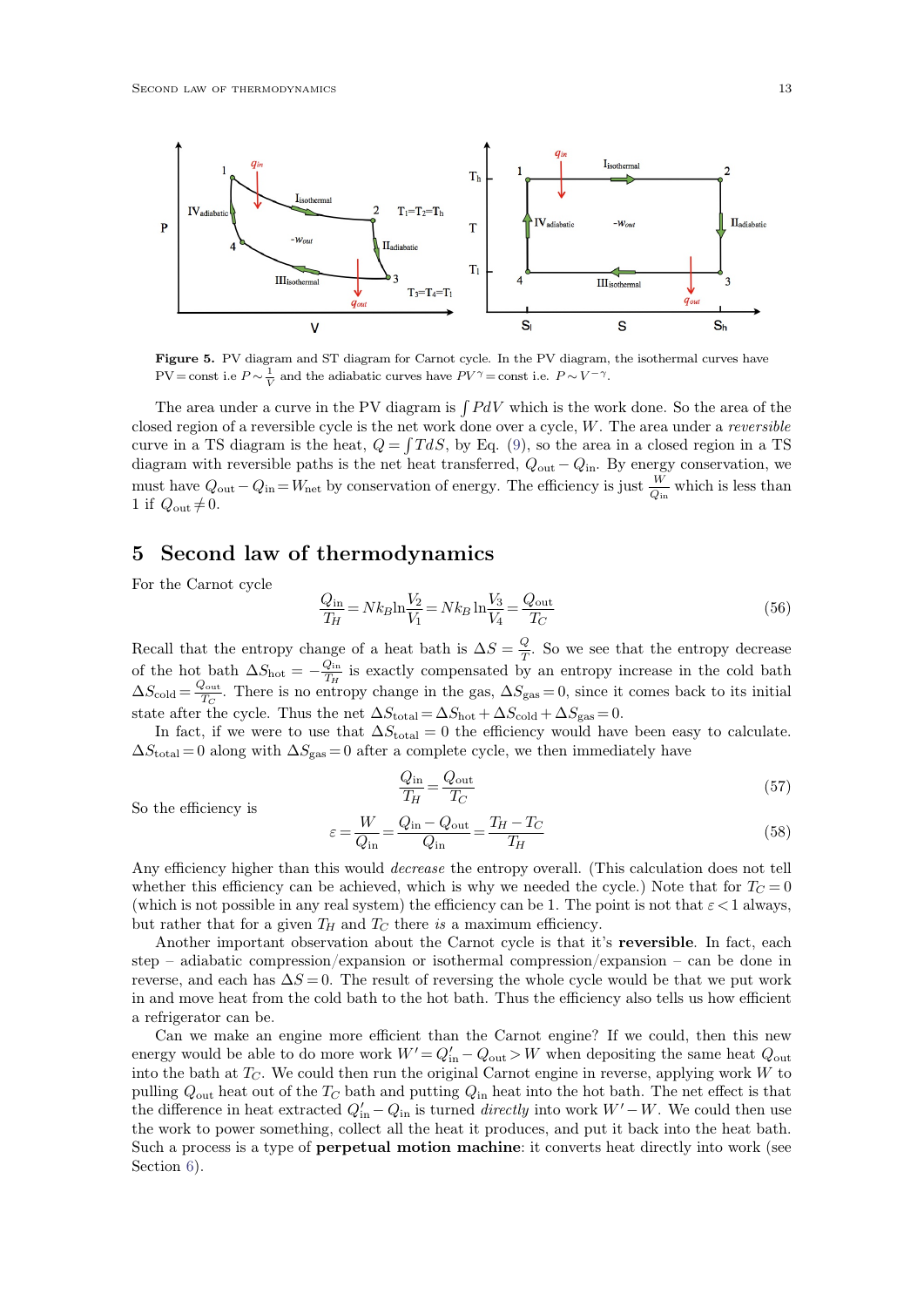Note also that the more efficient engine would decrease the entropy of the first bath by  $\Delta S_1 = \frac{Q'_{\text{in}}}{T_H} > \frac{Q_{\text{in}}}{T_H} = \frac{Q_{\text{out}}}{T_C} = \Delta S_2$ . Thus the net effect would be the overall total entropy decreases. This leads us to the **second law of thermodynamics**. It has many forms

- Total entropy of system+surroundings never decreases:  $\Delta S_{total} \geq 0$ .
- The maximum amount of work extractible from heat  $Q_{\text{in}}$  removed from a heat bath at temperature  $T_H$  is  $W = Q_{\text{in}} \frac{T_H - T_C}{T_H}$  where  $T_C$  is the temperature of the bath to which the energy not used as work is dumped.
- Maximally efficient heat engines are reversible, have  $\Delta S_{\text{total}} = 0$ , and have  $\frac{Q_H}{T_H} = \frac{Q_C}{T_C}$ .  $\frac{QC}{T_C}$ .
- All reversible heat engines have the same efficiency.
- No work can be extracted from heat using a system at a uniform temperature.
- Perpetual motion machines that convert thermal energy into mechanical work with no other consequence (no dumping of heat into <sup>a</sup> cold bath) are impossible.
- No machine can have the sole effect of transferring heat from a cold bath to a hot bath.

Any of these formulations imply the others.

Note that we used the ideal gas law in our calculation of the Carnot cycle efficiency. We could do this because all reversible engines have the same efficiency by the second law, so we can use any engine we can conceive of, such as an ideal gas one, to calculate that efficiency.

The second law does not say that we cannot convert thermal energy into work. There is no limitation on doing this, other than that imposed by the first law of thermodynamics (energy conservation). For example, we could have a hot gas expand against a piston, and expand and expand until the gas is infinitely large and at zero degrees. Then all the thermal energy would have been turned into work. This doesn't violate the second law, since a gas pushing against a piston really has a vacuum on the other side of the piston, which is at zero temperature, so this is like a heat engine with  $T_C = 0$ . The kind of perpertual motion machine that is forbidden by the second law is one that takes a single heat source and converts all the thermal energy into work, without dumping any heat anywhere, i.e. without heating anything up.

If the lowest temperature we can cool our gas to is  $T_C$ , then the first law can be used derive the second law efficiency limit. To see how this would work, let us suppose our heat baths are ideal gases, so that energy is directly proportional to the temperature:  $E = C<sub>V</sub>T$ . Then if we take a chunk of gas out of the hot bath, it has energy  $Q_{\text{in}} = E_1 = C_V T_H$ . If we cool all this gas down to *T*<sub>*C*</sub>, so that it ends up with  $E_2 = C_V T_C$ , the energy change is  $\Delta E = C_V (T_H - T_C)$ . If all this thermal energy is used as work, then the efficiency is  $\varepsilon = \frac{\Delta E}{Q_{\text{in}}} = \frac{T_H - T_C}{T_H}$ . So a maximal efficiency heat engine is actually doing the best it possibly can consistent with the first law.

Although there is a way to relate the second law to the first law, the second law is stronger than the first law. For example, if you have a hot bath and a cold bath, you can put them in contact and heat will spontaneously flow from hot to cold. You cannot however take heat out of the cold bath and dump it in the hot bath without doing work. Such a refrigerator would be consistent with the first law, since energy is conserved, but violate the second law. Two example constructions that attempt to violate the second law are the Brownian Ratchet, discussed below, and Maxwell's demon, discussed in Lecture 6.

# **6 Brownian Ratchet**

<span id="page-13-0"></span>The second law of thermodynamics is one of the most amazing results in all of physics. It seems to be true, has enormously important consequences (like not producing perpetual motion machines) but no one can prove it. All the "proofs" for it (like the Boltzmann *H* theorem) involve assumptions that are mostly true, but not true in every situation (such as the assumption of molecular chaos or ergodicity).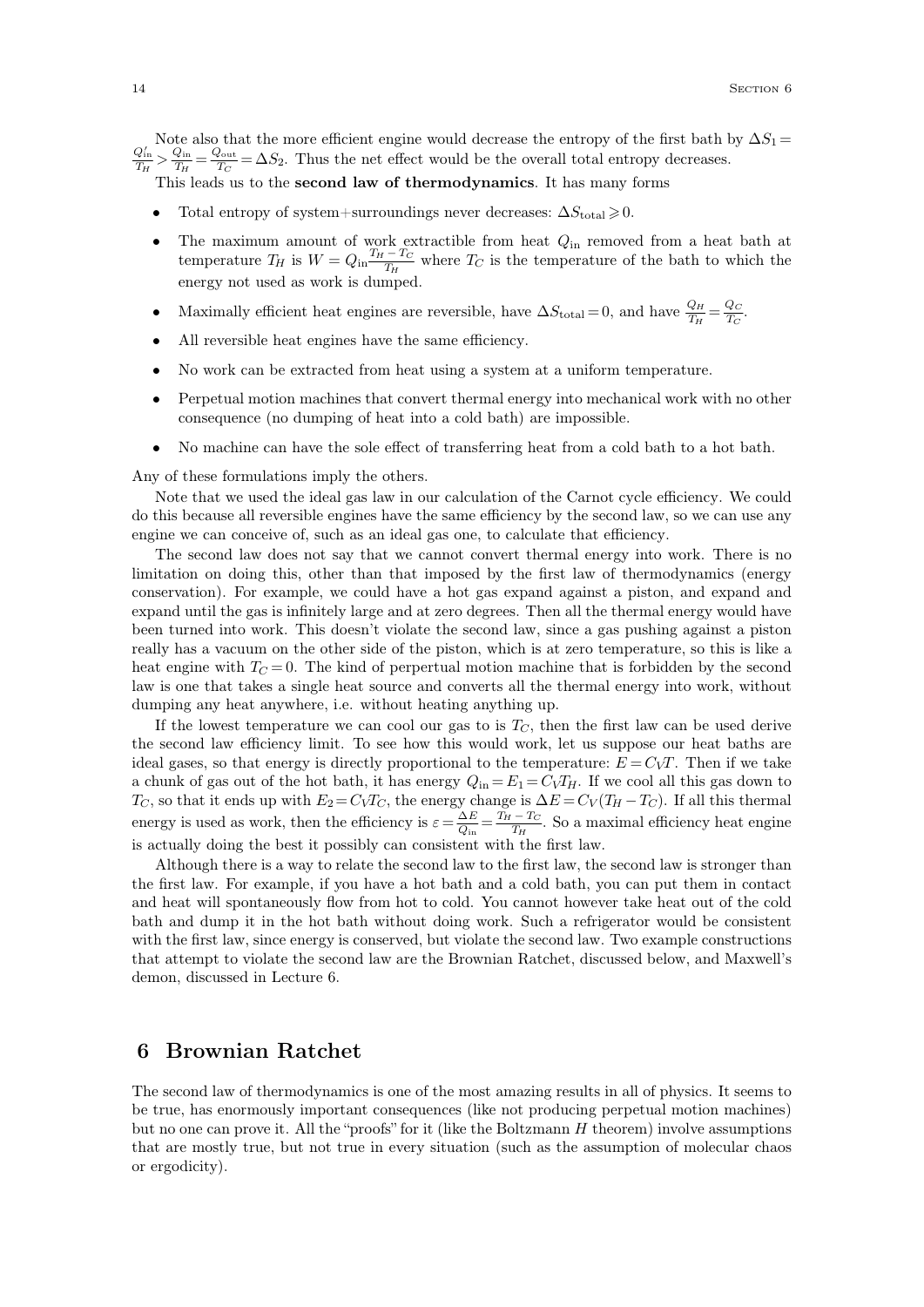There are many great examples illustrating how a perpetual motion machine is foiled by a conspiracy of thermodynamics. One of the most famous is called the Brownian Ratchet. It was conceived of in 1912 by Marian Smoluchowski and popularized by Richard Feynman. There is a fantastic discussion of it in the Feynman Lectures on Physics.

A ratchet and pawl is a tool designed to turn only in one direction. The pawl is a little strip of metal held against a set of angular gears (the ratchet) by a spring. When a small force is applied in one direction, the ratchet will turn slowly lifting the pawl until it slips over a gear. But if the force is applied in the other direction, the ratchet will go nowhere - it pushes against the pawl in the wrong direction.

The set up for the Brownian ratchet is shown in this Figure:



**Figure 6.** Brownian ratchet

A ratchet and pawl are placed in a box with a gas at temperature *T*2. The ratchet is connected via an axle to a vane in another box, at a temperature *T*1. The vane is symmetric and can rotate in either direction. Finally, a small weight (the load) is attached to a string tied to the axle.

The Brownian ratchet is meant to work as follows. There is thermal motion of the gas molecules on the vane side at temperature *T*1. This motion jiggles the vane back and forth. Sometimes, perhaps rarely, a large enough displacement accumulates counterclockwise to push the pawl over the ratchet. This turns the axle lifting the load. The key point is that the ratchet can only turn in one direction because of the pawl. Thus over time, the wheel will spin in one direction and thermal energy is converted into work. This is called a Brownian ratchet because the ratchet undergoes a biased random walk and therefore Brownian motion.

Note that nothing in this explanation seems to require  $T_1 \neq T_2$ . If the Brownian ratchet works when  $T_1 = T_2$  then it generates work from a system at constant temperature, producing perpetual motion and violating the second law of thermodynamics. What's the catch?

The catch is that thermal fluctuations can affect the pawl, just as they affect the vane. You can see this from the ratchet/pawl/vane system alone, without the weight. Say it takes energy  $\varepsilon$  for the pawl to be pushed far enough to slip over a gear. This energy isthe same whether it accumulates by molecules pushing the vane that pushes the ratchet that pushes the pawl or by molecules that directly push the pawl. The probability for forward motion of the ratchet is then the probability of the energy  $\varepsilon$  accumulating through Brownian motion on the vane side  $P_{\text{forward}} = \exp\left(-\frac{\varepsilon}{k_B T_1}\right)$ . The probability of backwards motion, when energy  $\varepsilon$  accumulates through Brownian motion on the ratchet and pawl side, is  $P_{\text{backward}} = \exp\left(-\frac{\varepsilon}{k_B T_2}\right)$ . If  $T_1 = T_2$  then these probabilities are the same, so it is no more likely for the ratchet to turn one way than the other, and no work gets done.

Now let's take  $T_1 \neq T_2$  and see how much work we do. First of all, note that the pawl has to dissipate heat. If the pawl were elastic and completely frictionless, then after one click of the ratchet, it would just bounce up and down conserving energy, like an undamped harmonic oscillator. Such a pawl wouldn't do a very good job holding the ratchet in place  $-$  a clockwise force on the ratchet would let it easily slip under the pawl at the top of its bounce. So we already see the most important part of this whole thought experiment: doing work requires some dissipative element (this dissipation plays an important role in the second law of thermodynamics, as we'll see in Lecture 6).